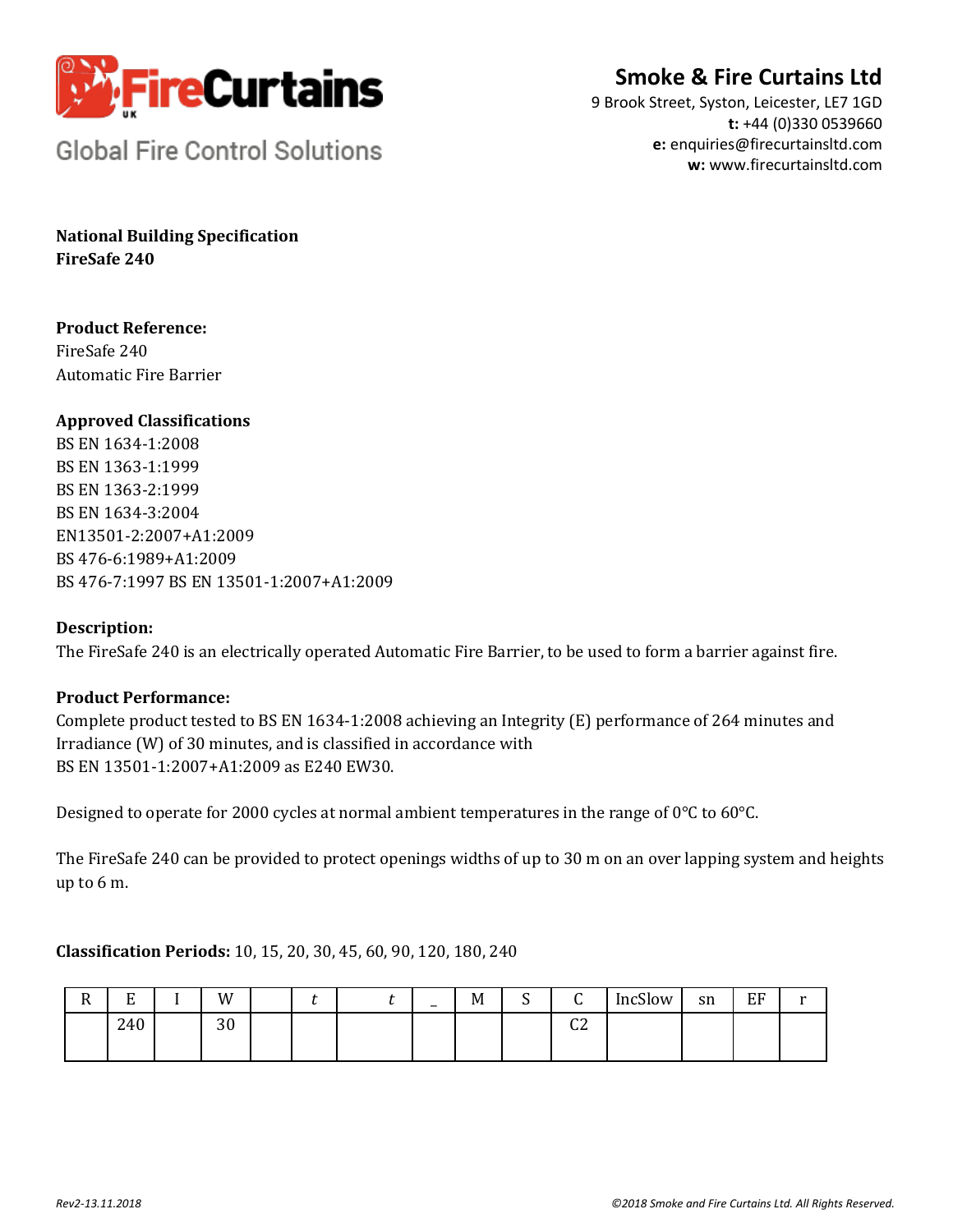

# **Smoke & Fire Curtains Ltd**

**Global Fire Control Solutions** 

9 Brook Street, Syston, Leicester, LE7 1GD **t:** +44 (0)330 0539660 **e:** enquiries@firecurtainsltd.com **w:** [www.firecurtainsltd.com](http://www.firecurtainsltd.com/)

### **General Description:**

The Automatic Fire Barrier head box is manufactured from 1.2 mm zintec steel with removable cover plates allowing access to the fabric curtain roller. Standard head box sizes are 180 mm x 180 mm with larger head boxes where the fabric curtain drop is in excess of 3 m. A suitably weighted bottom bar is provided to prevent deflection and ensure correct operation under gravity.

The roller is constructed from a steel tube, which incorporates a 24Vdc motor. The fabric curtain is manufactured from stainless steel reinforced glass fibre fabric. The curtain fabric is made from stainless steel reinforced glass fibre. The weight is approx.  $640$  g/m<sup>2</sup> in its finished form. Fabric thickness is nominally 0.5 mm and the weave is an 8-shaft satin and is tested to withstand temperatures over 1000°C.

Side guides retainthe fabric curtain edges and are installed either side to provide a seal between the fabric curtain and the surrounding construction.

FireSafe 240 has fixing options to suit all types of ceiling configurations and can be integrated into either a suspended or a solid ceiling. It remains hidden until required. Upon receiving a signal from the fire detection system or on loss of power the Automatic Fire Barrier unwinds to its fire operational position by gravity.

## **Control System:**

The control panel [model FC– 01 GFS] meets the following EU Directives: Low Voltage Directive 2006/95/EC and Electromagnetic Compatibility Directive 2004/108/EC.

Under normal operating conditions the Automatic Fire Barrier would be held in the retracted position via the motor operating at low voltage. Upon activation of the fire alarm the control panel will remove the supply voltage and the Automatic Fire Barrier will descend under gravity in a controlled manner. A dynamic braking system housed in the motor control circuit controls the speed of descent.

To retract the Automatic Fire Barrier the control panel supplies 24Vdc to the motor which drives the Automatic Fire Barrier to the upper position. As the bottom bar interfaces with the head box the limit setting holds the bottom bar in the retracted position.

Should the mains power fail to the control panel the supply is automatically switched to the integral standby battery. The Automatic Fire Barrier remains in the retracted position for 24 hrs. The Automatic Fire Barrier will remain fully operational until the battery low voltage cut off facility reads a voltage of 21V, the Automatic Fire Barrier will then safely descend under gravity to its fire operational position.